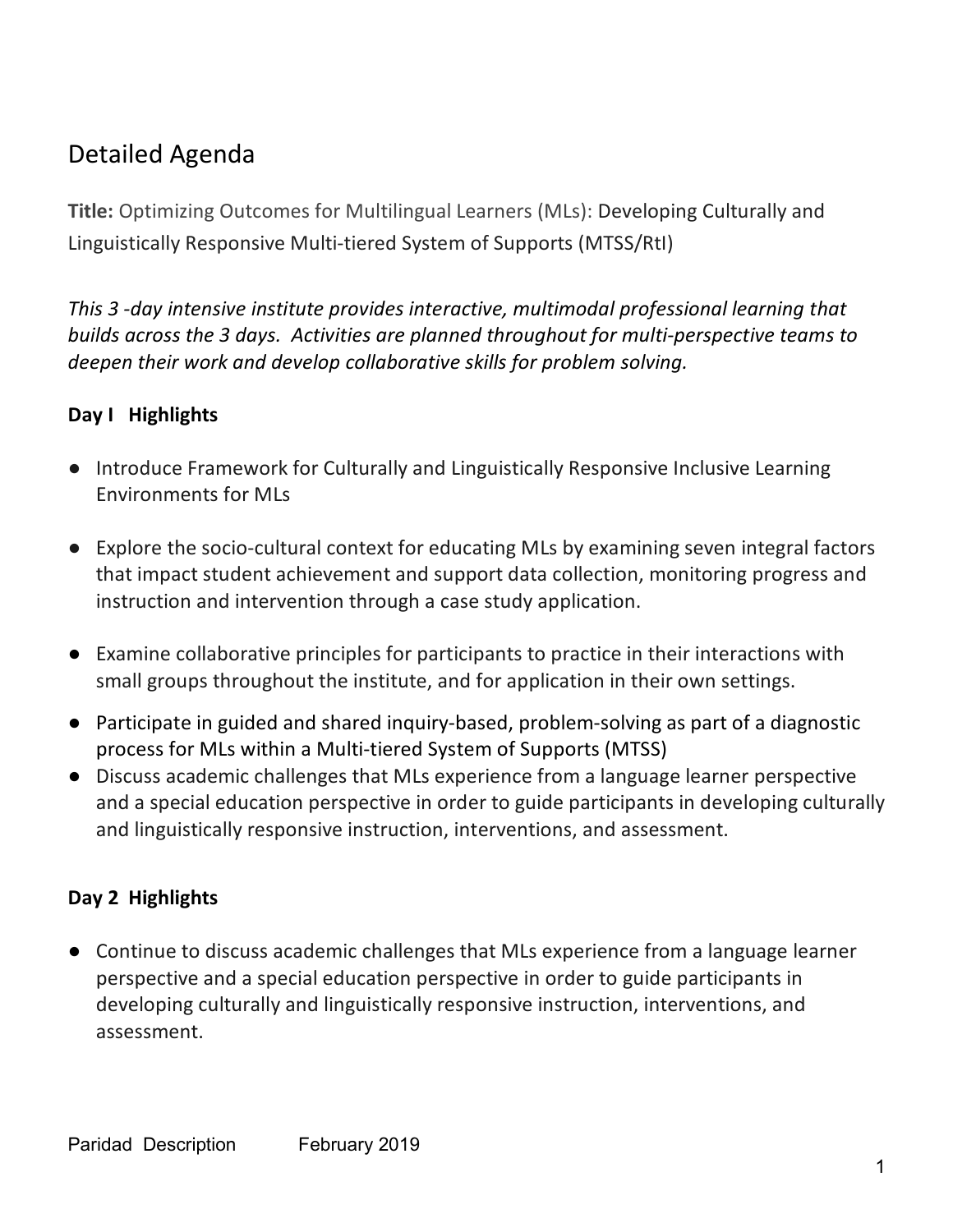- Explore and develop a strengths inventory for MLs with or without special educational needs
- Summarize current research and showcase multilingual resources that incorporate students' home languages as assets for learning and diagnostic teaching in the classroom.
- Highlight the role that problem-solving plays in culturally and linguistically responsive MTSS as a diagnostic tool, to document interventions and monitor student progress.

## **Day 3 Highlights**

- Provide insight into classroom-based research for creating culturally and linguistically responsive learning environments for MLs with special educational needs
- Review key elements for optimizing instruction and intervention: oral language, conceptual development, peer interaction, and home languages for both younger and adolescent learners.
- Practice evidenced-based strategies and instructional approaches for MLs with special educational needs
- Reflect on and plan next steps in developing more culturally and linguistically responsive inclusive learning environments in your setting.

#### **Presenters**

*Theresa Young, Speech-Language Pathologist,* M.Cl.Sc., Reg.CASLPO, SLP(c), SLP-CCC Sound Communication Speech & Language Services

*Cristina Sanchez-Lopez, Education Specialist,* M.S.Ed. Literacy Education, Paridad Education **Consulting** 

**Theresa Young** began her career as a speech-language pathologist on the Pacific island of Saipan, in the Commonwealth of the Northern Mariana Islands where she worked with multilingual students and families in home, school, and medical settings. She coordinated a

Paridad Description February 2019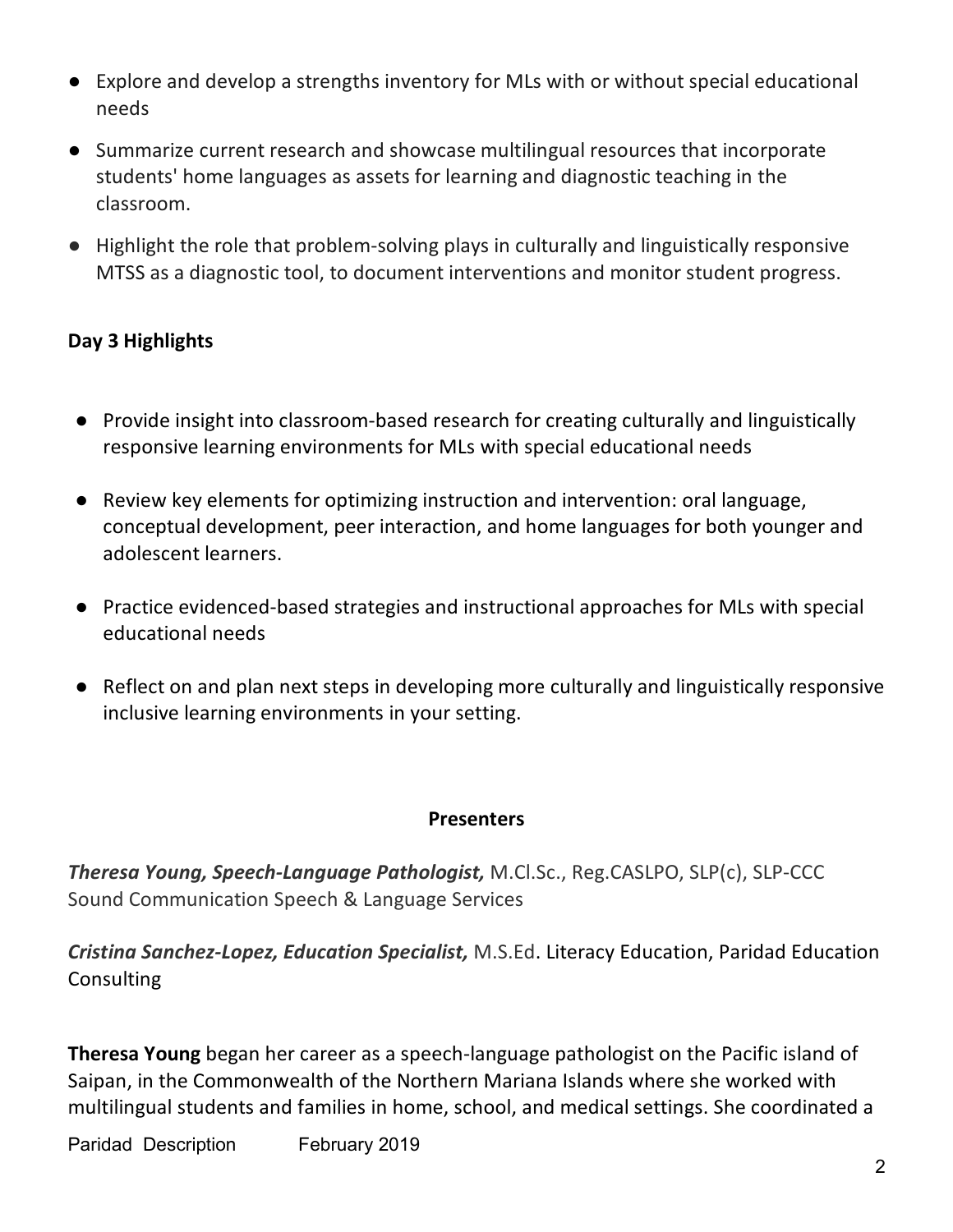team of speech-language pathologists who developed assessment and intervention practices for Pacific Islanders. Upon returning to Canada, Theresa worked in schools in the highly diverse Toronto area, while providing professional development and authoring articles and chapters on multicultural, multilingual topics in education. She had the opportunity to bring diversity theory into practice during four years in a co-instructional role in a multicultural Kindergarten Early Language Intervention classroom in the Toronto District School Board. Theresa has instructed both children and adult language learners in Saipan, Canada and Israel. She currently resides in her hometown of Parry Sound where she provides clinical services to pediatric and adult populations. She works with local First Nations to design and implement SLP services for preschool and school age children in their home communities.

*Cristina Sanchez-Lopez* is a specialist at Paridad Education Consulting. She collaborates with educators in the US and Canada on special education; middle school mathematics; literacy across the content areas; multilingual education, engaging parents, and supporting Early Childhood educators who serve MLs. Cristina has taught at the elementary, middle school and university levels in the US and Mexico. At present, Cristina teaches graduate and undergraduate courses in the areas of *Biliteracy*, *Foundations* and *Assessment*. Cristina has been working extensively with her colleague, Theresa Young (SLP), in collaborating with school teams as they support MLs. Cristina is co-author of the book: *Special Education Considerations for English Language Learners: Delivering a continuum of services* (Caslon Publishing, 2<sup>nd</sup> edition, 2013) as well as various articles and chapters on addressing the needs of English language learners. Cristina and her husband raised their daughter bilingually.

**Cristina's and Theresa's collaborative work** melds the fields of language learning and special education into a framework for qualitative assessment and evidence based instruction and intervention for Multilingual Learners (MLs). They model collaborative practice in multi-day professional development events and conference sessions in United States and Canada. Their approach is featured in chapters 2-4 of *Special Education Considerations for English Language Learners: Delivering a Continuum of Services* (2013) as well as in a recent book in the Oxford University Press Focus on the Language Classroom series: *Focus on Special Educational Needs* (2018).

#### **Audience:**

- Bilingual/ESL teachers
- Dual language teachers
- General education teachers

Paridad Description February 2019